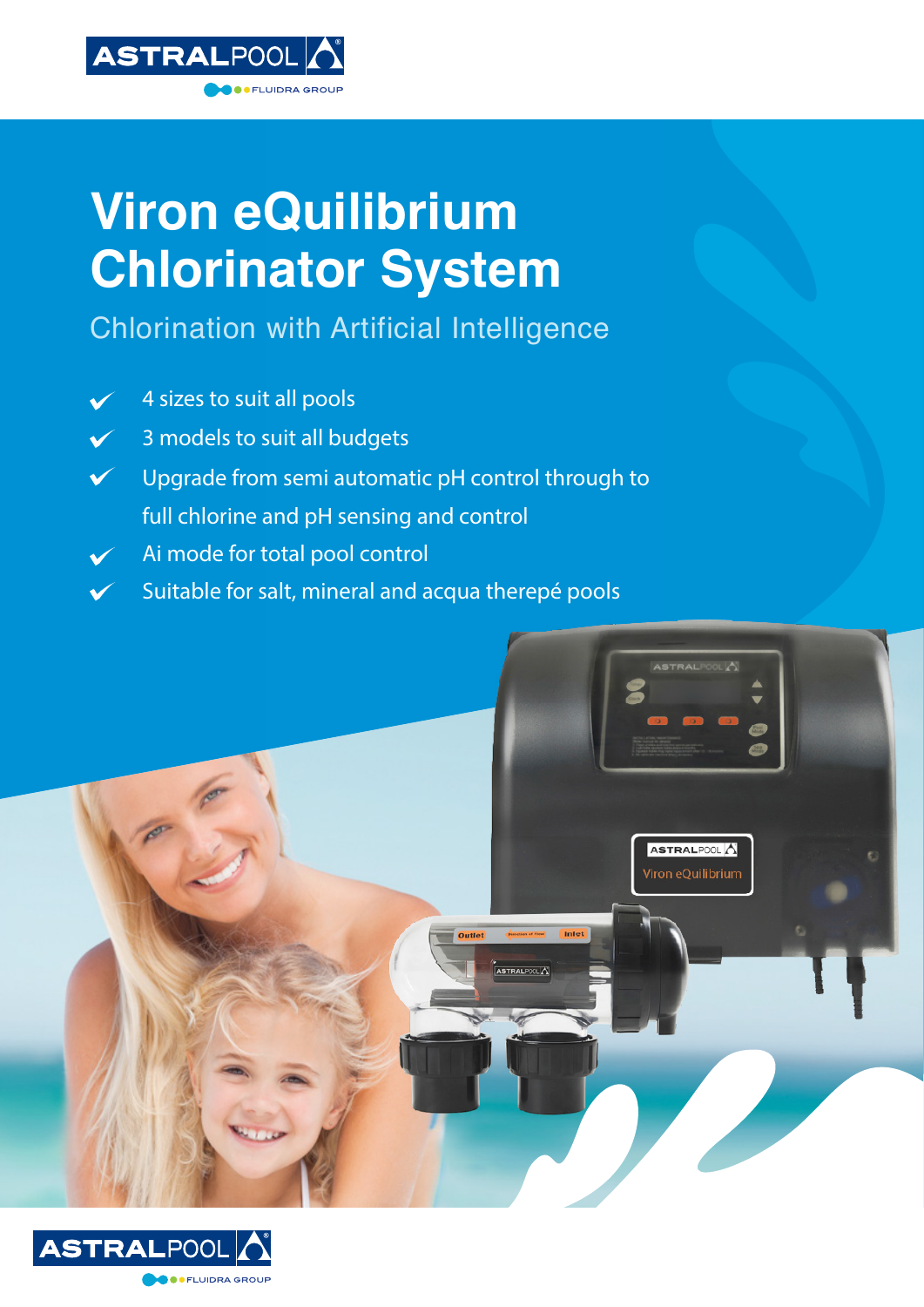#### **AUTOMATIC FILTRATION SYSTEM**

The core needs of any swimming pool is the filtration system which removes unsightly organic matter that feeds bacteria and algae plus the sanitiser which destroys any algae and bacteria which enters the water. Modern day pumps, filters and pool cleaners remove the organic matter very effectively and automatically, almost eliminating day to day maintenance. Chlorinators cleverly produce sufficient sanitiser to destroy bacteria and algae but almost none regulate the amount of sanitiser or adjust the water balance.

The problem is, too much sanitiser can fade the pool colour, become corrosive, damage the pool shell and pool equipment. In addition, nearly all sanitisers affect

the water balance (pH) rendering the sanitiser ineffective at destroying bacteria and requiring lots of corrective balancing chemicals to be added to the pool by the owner or pool specialist. High pH causes skin irritations and red eyes.

#### **The Viron eQuilibrium Range**

The Viron eQuilibrium Chlorinator provides a range of options to minimise or eliminate the change in water balance. This dramatically reduces manual water testing, maintenance or corrective actions required for your pool water. The Viron eQuilibrium Chlorinator can even test, monitor and maintain the perfect level sanitiser and pH balance to keep your pool safe, healthy and looking great.





# **Viron eQuilibrium Chlorinator**

Your pool is one of the largest and most important investments you will ever make.It is important that it looks great, is healthy and safe to swim in and continues to add value to your house at all times.

### *Viron eQuilibrium Salt Chlorinator*

### **You've made the decision to install a salt chlorinator – and no wonder.**

AstralPool's new Viron eQuilibrium Salt Chlorinator brings a new benchmark in efficiency, control, convenience and reliability. To be accurate, salt or minerals don't sanitise the pool, chlorine does. Salt or minerals, when dissolved into your pool water are converted by the Viron eQuilibrium Salt Chlorinator into chlorine which sanitises your pool. The salts or minerals, in roughly the same solution as a tear drop, pass through the electrolytic plates in the Viron chlorinator cell to form chlorine which kills all the contaminants within the pool and prevents bacteria and algae from forming.

But the process of producing the chlorine from salt or minerals actually increases the pH of your pool water.

When the pH increases, the chlorine becomes less effective, requiring ever higher levels of chlorine to keep your water crystal clean. The Viron eQuilibrium Salt Chlorinator incorporates a very smart algorithm that doses pH adjuster to match the amount of sanitiser produced and balance the pH of your pool. This is achieved in the most cost effective way as no pH sensor is required. Small adjustments are made by manually testing the water and adjusting the pH output.

When fully optioned with eQuilibrium 2 and 3 sensors, the Ai mode can be selected. Ai mode eliminates the traditional method of setting a time clock and hoping the pump operates for sufficient time to remove the organic material and sanitise the pool. When connected to a compatibile Viron eVo pump, selecting Ai mode automatically controls the pump flow rate, hours of operation, sanitiser production and pH balance. Not only is the whole filtration and sanitation now handled automatically, Ai mode continually monitors the pool water sanitiser level and instantly turns the pump flow rate up reactivating the sanitiser production whenever there is a sudden drop in the correct levels due to an influx of bathers.

The Viron eQuilibrium Chlorinator System incorporates a peristaltic pump and connections to automatically feed the pH adjuster in measured doses eliminating the need to manually handle and dose acid.



### *Viron eQuilibrium 2 Chlorinator System*

Incorporating all the functions of the eQuilibrium System, the eQuilibrium 2 Chlorinator has an pH sensor to maintain the perfect pH level. Different pool surfaces have different ideal pH levels. With the Viron eQuilibrium Chlorinator your pH is sensed every 15 minutes and the appropriate measure of pH adjuster is accurately dosed by the inbuilt peristaltic pump. Simply replenish your pH adjuster once a month or even longer and let Viron eQuilibrium 2 Chlorinator System sanitise and balance your pool water pH.

### *Perfect pH balance helps eliminate skin irritations, red eyes, and protects your pool and equipment.*

### *Viron eQuilibrium 3 Chlorinator System*

#### **Sanitiser level is crucial in two ways.**

Sufficient sanitiser ensures the destruction of pathogens, bacteria and algae that are harmful to swimmers. Too much sanitiser can be harmful to your pool interior, pump, filter and heating equipment. Viron eQuilibrium 3 System continually senses the sanitiser level with sophisticated pure gold sensor while the micro processor receiving this information reacts by modulating the output of the electrodes that produce the sanitiser. The result is the perfect level of sanistiser that quickly reacts to varying environmental conditions and pool use. When the family goes for a swim the sanitiser is quickly used up.





Viron eQuilibrium 3 senses the lower levels of sanitiser and instantly ramps up the electrode output to increase sanitiser to a safe level. Putting a blanket on the pool allows sanitiser to accumulate and build up quickly however, the Viron eQuilibrium 3 reacts instantly to minimise or totally turn the electrode off to prevent excessive sanitiser building up and harming the pool and equipment.

*For the perfect water balance combined with the lowest safe and healthy sanitiser level Viron eQuilibrium 3 Chlorinator System is the perfect solution.*





## *eQuilibrium Ai Mode*

Picture the family jumping in the pool after dinner on a hot summers night. Ai mode instantly recognises the reduction in sanitiser levels, turns the filtration system on and starts to produce sanitiser and adjust the pH automatically to keep your pool healthy and safe. The Viron eQuilibrium 3 chlorinator system matched



to the Viron eVo variable speed pump has allowed the smartest and most complete operating system yet to sense, monitor and react to changing Sanitiser levels and water balance without any concern or effort by the pool owner.

*So take the guess work out of maintaining your pool. Let Viron eQuilibrium 3 in Ai mode do the hard work - just enjoy your pool.*